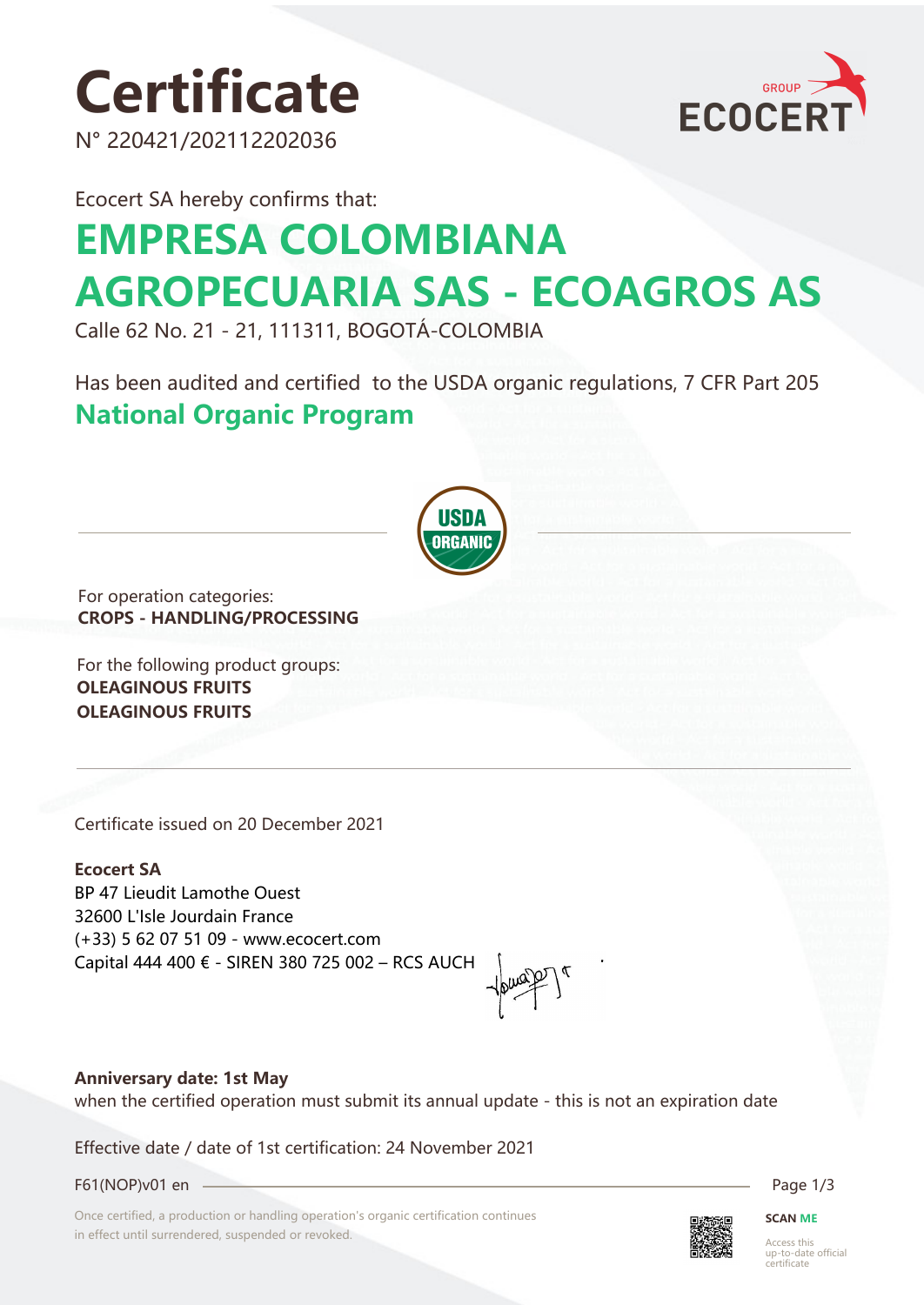

# **Annex to the certificate**

N° 220421/202112202036

### **EMPRESA COLOMBIANA AGROPECUARIA SAS - ECOAGROS AS**

USDA organic regulations, 7 CFR Part 205 – National Organic Program

### Products certified:

- **>** Dried Sacha Inchi almond 100% Organic
- **>** Oleaginous fruits, other Sacha Inchi 100% Organic

 **PRODUCT LABELLING CATEGORY**

Certificate issued on 20 December 2021

#### **Ecocert SA**

BP 47 Lieudit Lamothe Ouest 32600 L'Isle Jourdain France (+33) 5 62 07 51 09 - www.ecocert.com Capital 444 400 € - SIREN 380 725 002 – RCS AUCH

F61(NOP)v01 en 2/3

Once certified, a production or handling operation's organic certification continues in effect until surrendered, suspended or revoked.



**SCAN ME**

Access this up-to-date official certificate